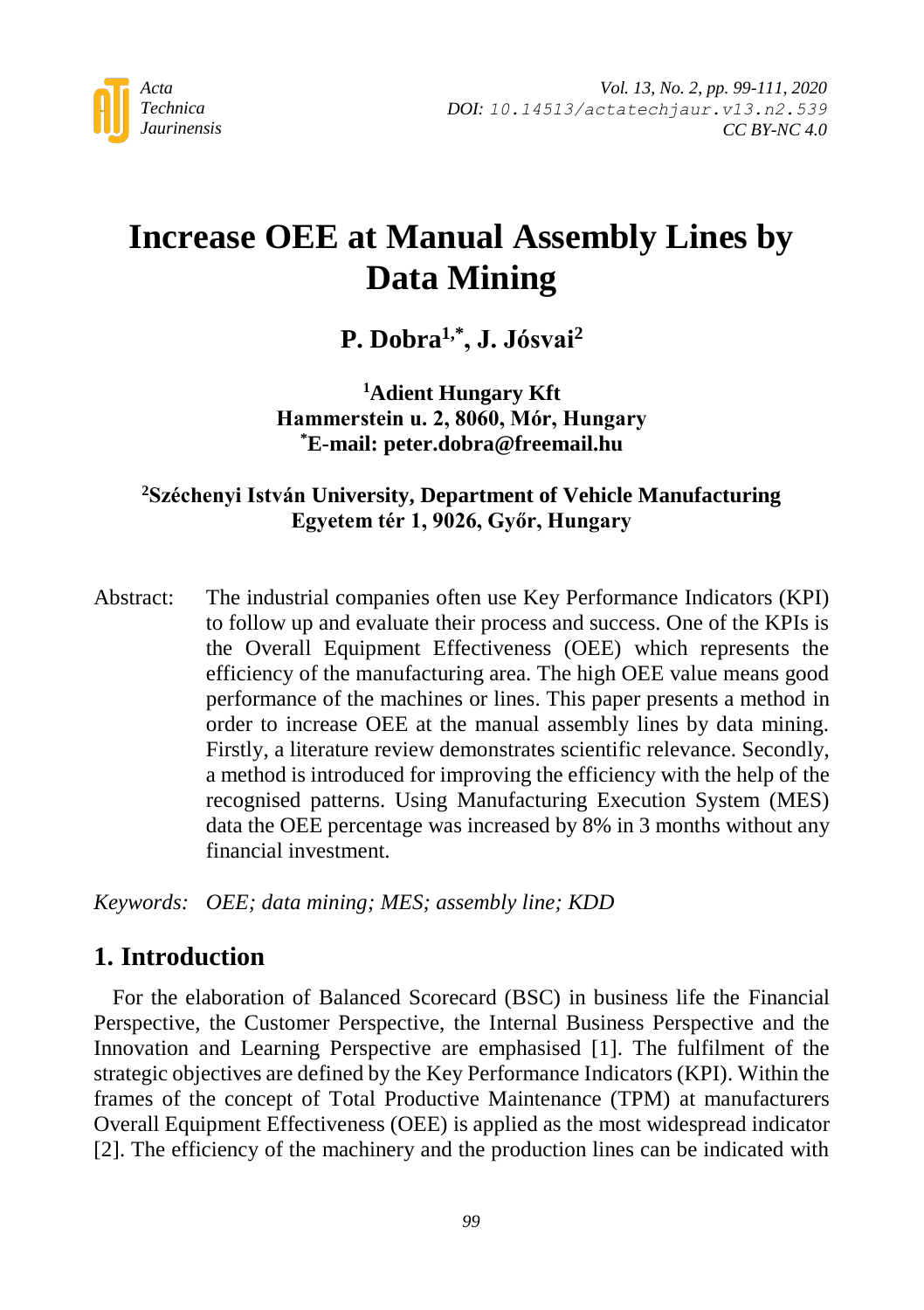the aid of this indicator. In order to define this indicator loads of data are required, as besides the individual values it is also important to keep up to date with the trends.

Due to a wide range of applications of data collecting there are more and more data at the corporations. In most cases only the fraction of the data mining opportunity is utilized [3]. It is particularly true in case of specific manufacturing data, where hidden patterns are not revealed, thus the potential of continuous improvement cannot be realized [4]. It is a current issue nowadays: 'How are organizations using analytics to gain insight and guide actions?' [5].

## **2. Literature review**

### **2.1. Data mining in manufacturing**

Monitoring of production patterns started in the second half of 1980s [6]. Due to the high amount of the data, manual analysis was not effective and efficient [7]. Data mining appeared in the 1990s, as such a data processing that could reveal valid, novel and potentially useful information form the data sets, and that could identify patterns [8]. Data mining process is a part of Knowledge Discovery in Database (KDD). The widely used KDD process is indicated by the Fig. 1. [9].



*Figure 1. KDD process [9]*

One of the most widespread data mining processes (Fig. 2.) is the Cross Industry Standard Process for Data Mining (CRISP-DM) which is independent of both the industrial sector and the technology [10].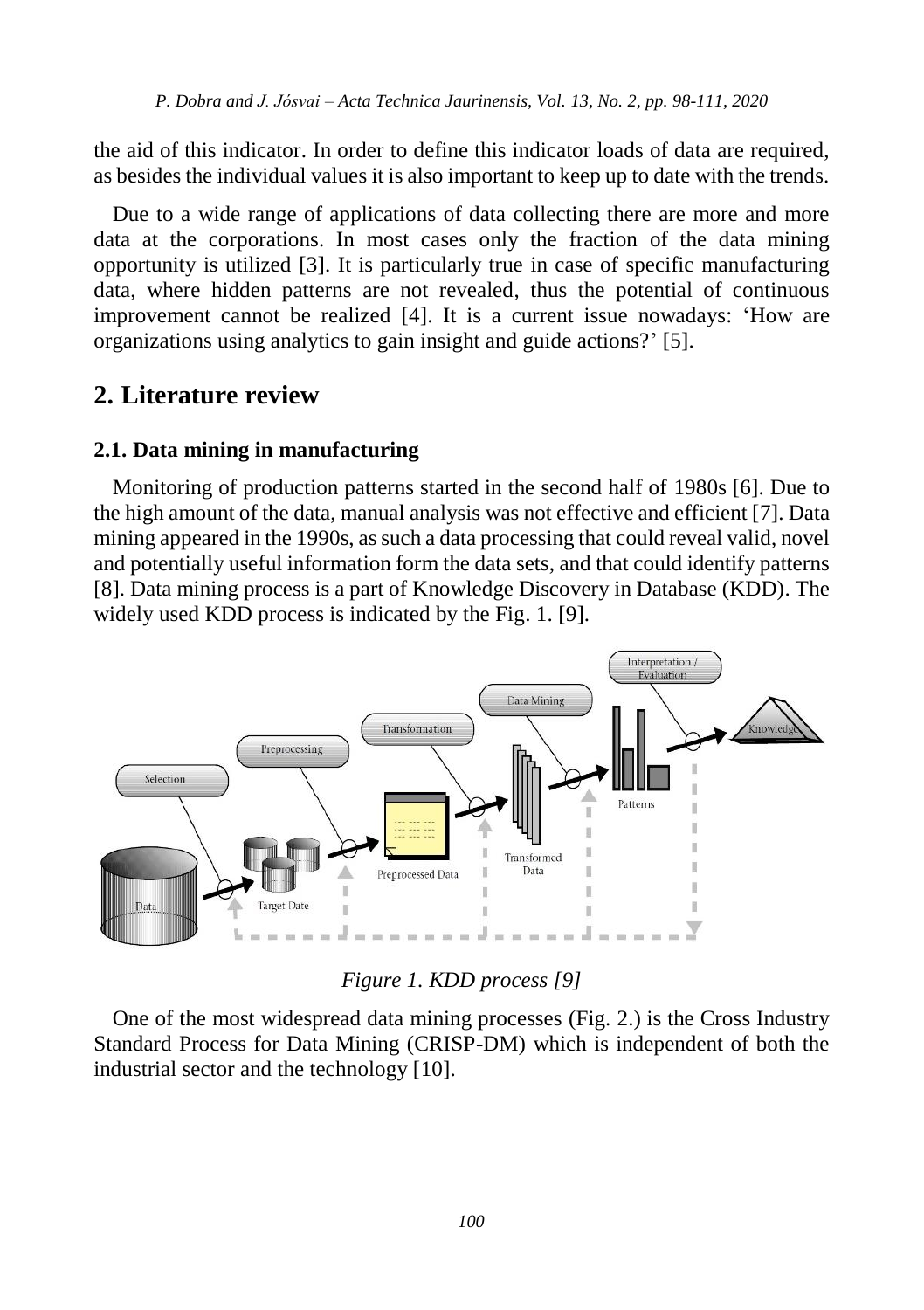

*Figure 2. CRISP-DM process model for data mining [10]*

SEMMA, SolEuNet, Kensington Enterprise Data Mining and the DMG among others, established methodologies, developed languages and software tools for data mining standardization [11].

Huber et al. extended the CRISP-DM model with 3 new elements: technical understanding, technical realization and technical implementation. Data Mining Methodology for Engineering (DMME) is displayed with Fig. 3. [12].



*Figure 3. The DMME process [12]*

Gröger et al. presented indication-based and pattern-based manufacturing process optimization as novel data mining approaches provided by the Advanced Manufacturing Analytics Platform (AdMA). AdMa is an integrated Business Intelligence (BI) platform for holistic data-driven manufacturing process optimization [4].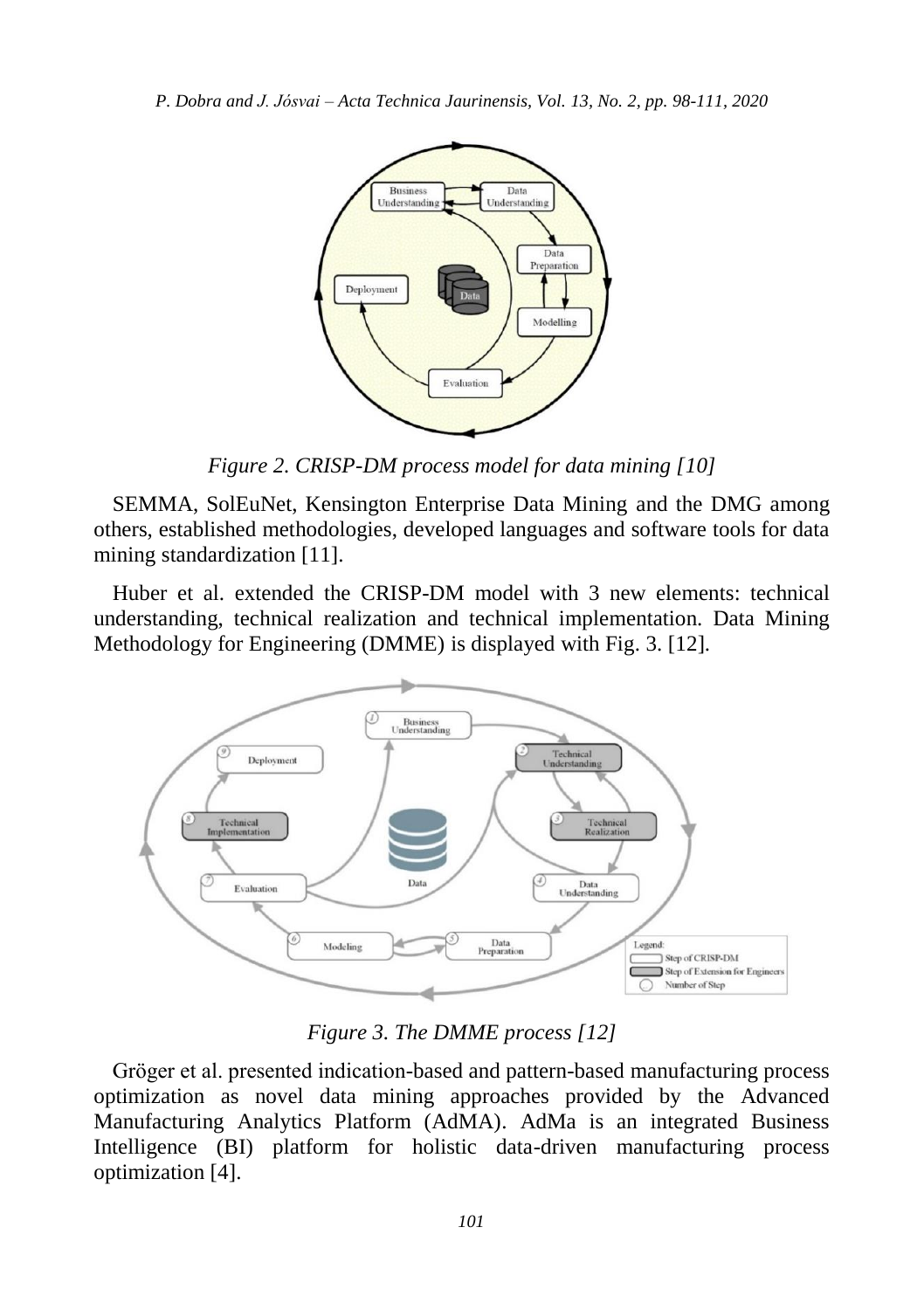According to Buer et al. the ground of data-driven models is that due to increased computing power the analysis of big data. It facilitated revealing such patterns that human beings not necessarily would have found [13]. Fig. 4. shows the data driven process improvement cycle.



*Figure 4. The data-driven process improvement cycle [13]*

Agard et al. presented a model and an algorithm for selection of subassemblies based on the analysis of prior orders received from the customers. The parameters of this concept are generated using association rules extracted by a data mining algorithm [14].

In the area of manufacturing, description and prediction are the two high level goals of data mining. Descriptive data mining focuses on discovering patterns to describe data. Predictive data mining focuses on predicting the behaviour of a model and determining future value based on existing information [15].

Clustering is an essential data mining function performed on specified manufacturing data. Clustering techniques are in the following categories as: partitioning methods, hierarchical methods, density based methods, grid based methods and model based methods [15]. In the field of manufacturing Backus compared the Clustering, K-Nearest Neighbours and Regression Trees methods in order to predict cycle time [16]. Öztürk used regression tree approach in make-toorder manufacturing lead time estimation [17]. Meidan used machine learning and data mining methods to identify the cycle time key factors in manufacturing [18]. Denkena et al. used the Pearson-Correlation to identify potential dependencies [7].

#### **2.2. OEE as a KPI**

OEE as a KPI is a valuable tool to reveal the hidden capacity. This indicator was first introduced by Nakajima in 1988. There are six major losses to be addressed in the production system in order to improve OEE value: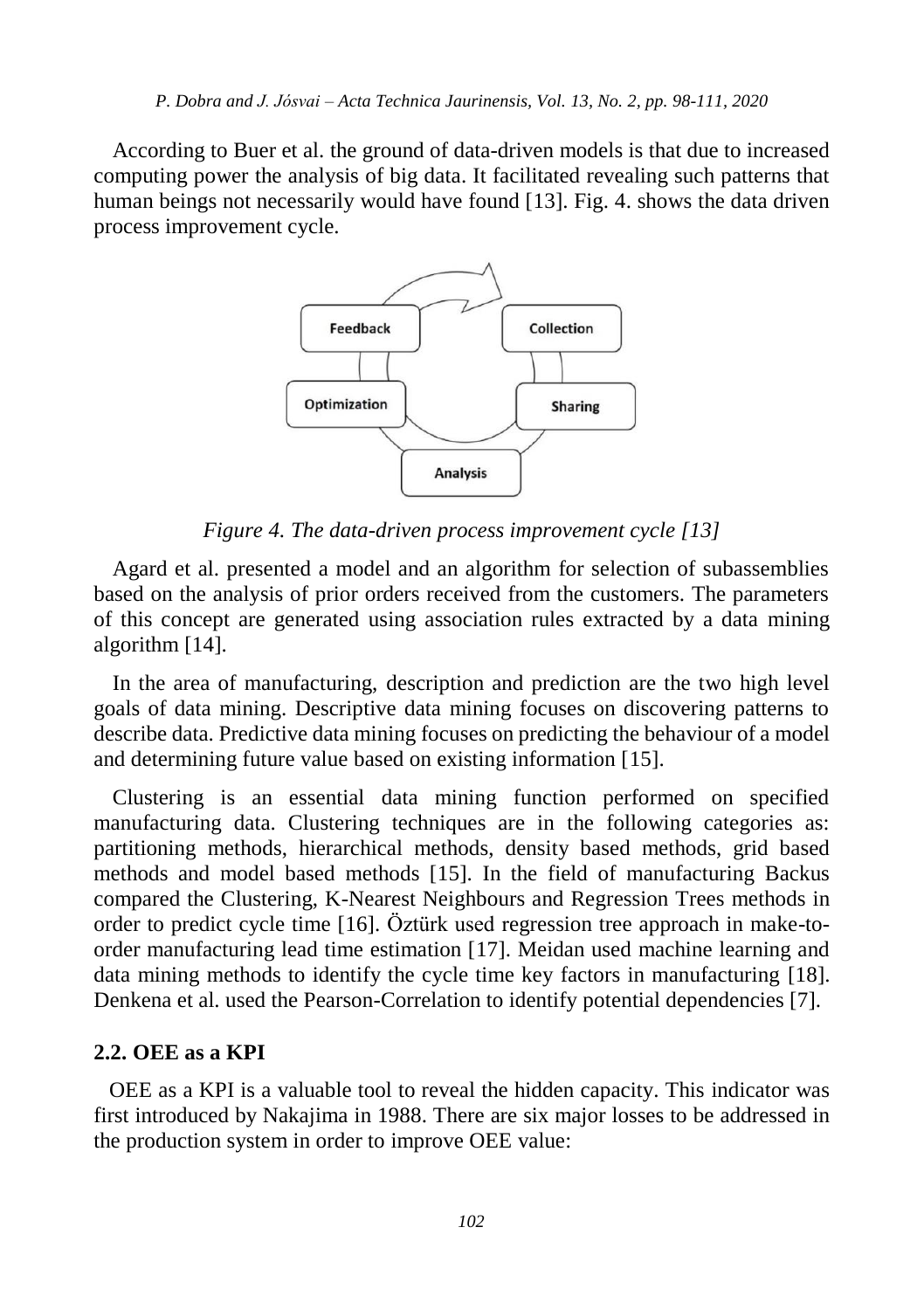- equipment failure,
- setup and adjustment,
- idling and minor stoppage,
- reduced speed.
- reduced yield,
- defect in the process.

OEE is an excellent tool to calculate the utilisation of a production line for a given manufacturing process [19].

The basic formula for calculating OEE is written as:

$$
OEE = a p q \, [%]
$$
 (1)

where  $a$  - availability  $[\%]$ ;  $p$  - performance  $[\%]$ ;  $q$  - quality  $[\%]$ .

Availability indicates the performance of the maintenance and its value is given:

$$
a = \frac{a_{rt}}{p_{rt}} 100 [%]
$$
 (1)

where  $a_{rt}$  - actual run time;  $p_{rt}$  - planned run time.

$$
a_{rt} = p_{rt} - i_t \tag{3}
$$

where  $i_t$  - idle time.

Performance indicates the operators' performances and its value is given:

$$
p = s_{or} n_{or} 100 [%]
$$
 (4)

where *sor* - speed operator rate; *nor* - net operator rate.

$$
S_{or} = \frac{c_s}{c_r} 100 \, [\%]
$$

where  $c_s$  *- standard cycle time;*  $c_r$  *- real cycle time.* 

$$
n_{or} = \frac{n c_s}{a_{rt}} 100 [%]
$$
 (6)

where *n - number of products.*

Quality indicates the process capability and its value is given:

$$
q = \frac{q_{pr}}{q_p} \quad 100 \quad [\%]
$$
\n<sup>(7)</sup>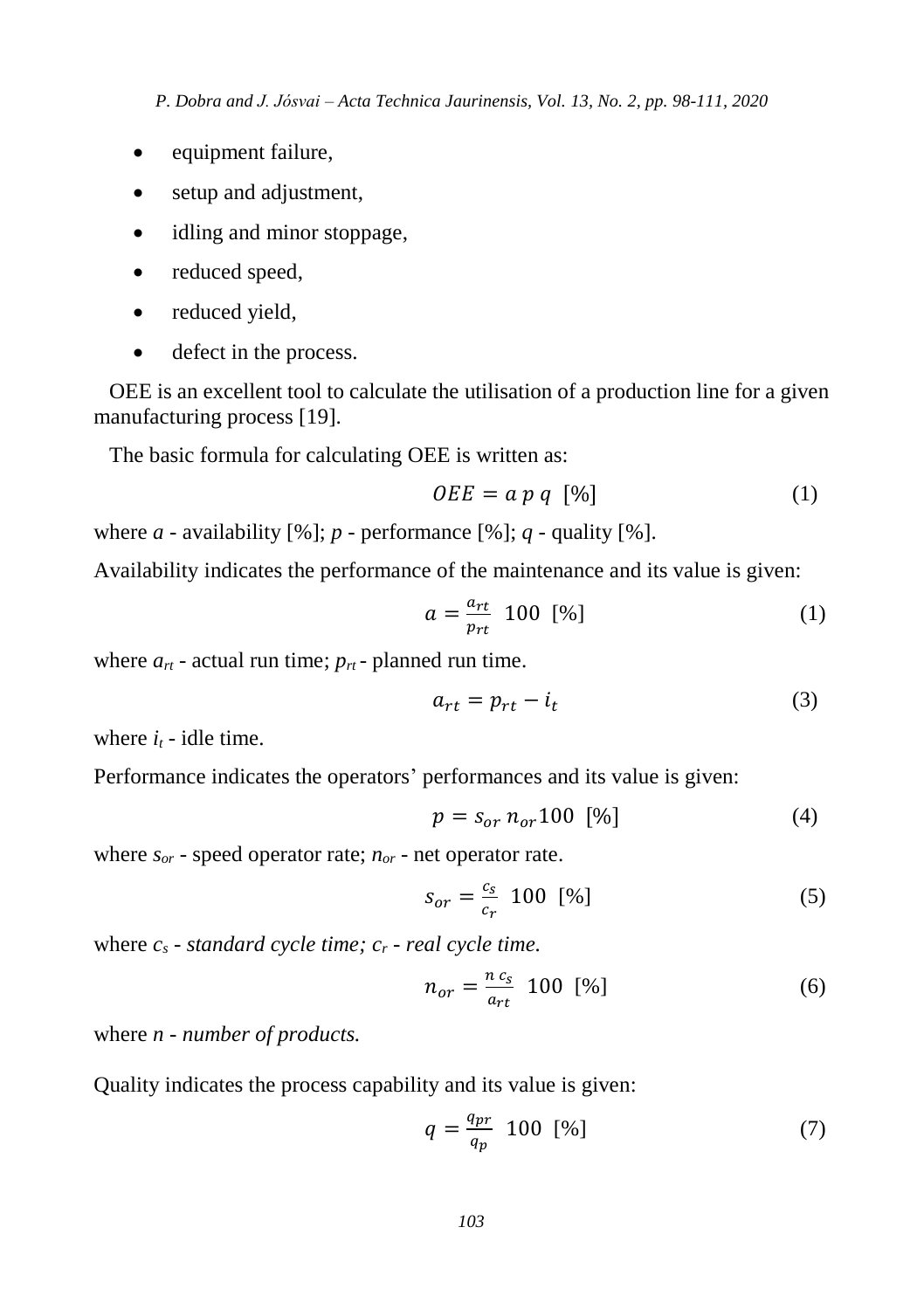where  $q_{pr}$  *- quantity produced right;*  $q_{pr}$  *- quantity produced* [20].

Nowadays, manufacturers monitor their performance via Manufacturing Execution System (MES). According to the research of Subramaniyan in 2015, based on the performance of 884 machines of 23 corporations at the mechanical workshops, the average value of OEE was 65% [19]. The OEE values of manual assembly lines are usually higher than this.

# **3. Method, patterns and case study**

## **3.1. Manufacturing circumstances**

The manual assembly line displayed at Fig. 5. directly transports medium sized products in an automotive factory. The line consists five work stations  $(W1, W2, \ldots)$ W5), green colour indicates the manual work stations, grey represents the quality check work station. The blue arrow shows the direction of material and flow.



*Figure 5. Manual assembly line*

The assembly line has been operating for more than 12 years, in 2-3 shifts upon request to produce generally 220 products per shift. Since the beginning of the production the assembly line produces the same main product, there is no significant difference between the product variations. The work stations have different cycle time, but the bottleneck is at the end, at W5 work station. Table 1. shows the main features of the assembly line.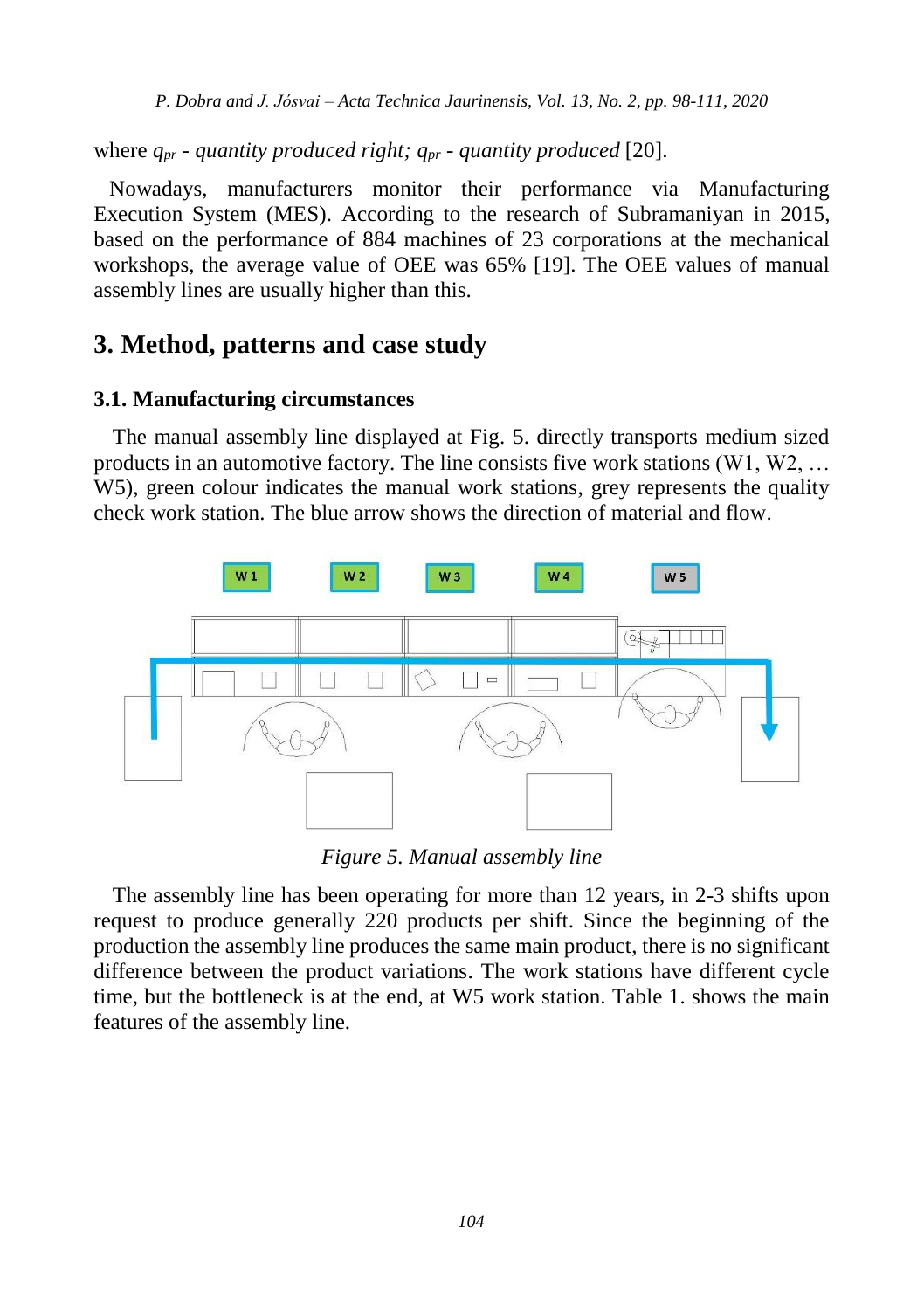| <b>Workstation</b> | MES | <b>Process</b>  | <i><b>Operator</b></i> | $Cycle$ time $(s)$ |
|--------------------|-----|-----------------|------------------------|--------------------|
| W1                 |     | Manual assembly |                        | 74                 |
| W2                 |     | Manual assembly |                        |                    |
| W3                 |     | Manual assembly | В                      | 102                |
| W4                 |     | Manual assembly |                        |                    |
| W5                 | yes | Quality check   |                        | 105                |

*Table 1. Data of assembly line*

#### **3.2. Patterns in MES**

MES collects, records and stores all the features and measuring data of each product (e.g.: power, amperage, noise, time, serial number, etc.), however, the fault registration of downtime is not elaborated at this production line. The data can be collected from MES with the aid of SQL (Structured Query Language) and can be processed with the data processing module of Microsoft Excel.

The basis of searching the pattern is to collect an exact timestamp to the recorded parameter (e.g.:  $09:32:15$ ,  $14<sup>th</sup>$  January 2020.). According to this method the focus is on the particular piece time of the 2 manufactured products. There is an estimated value of 105 s  $\pm$  10%, exceeding values and corresponding time-date stamps are investigated. The  $\pm 10\%$  limit is the deviation of expected speed of the operator.

- If,  $P_1$  = the manufacturing time of the first product
	- $P_2$  = the manufacturing time of the second product
	- $T =$  the expected piece time of manufacturing of the product (in this particular case: 105 s)

So the possible cases are the following ones:

a, T – 10%  $\leq P_2 - P_1 \leq T + 10\%$ b,  $P_2 - P_1 < T - 10\%$ c,  $P_2 - P_1 > T + 10\%$ 

In the case of 'a', production is going well, the accomplished piece time may change within the previously defined limits, but the targeted OEE value could be fulfilled. In the case of 'b', the product gets done within a shorter piece time than expected that refers to the differences regarding the process, namely some prescribed step may be missing, or mixed up or united. The OEE value will rise, but it may raise quality risks. In the case of 'c' the manufacturing time of particular products increases and exceeds given limits, which refers to malfunction or downtime. This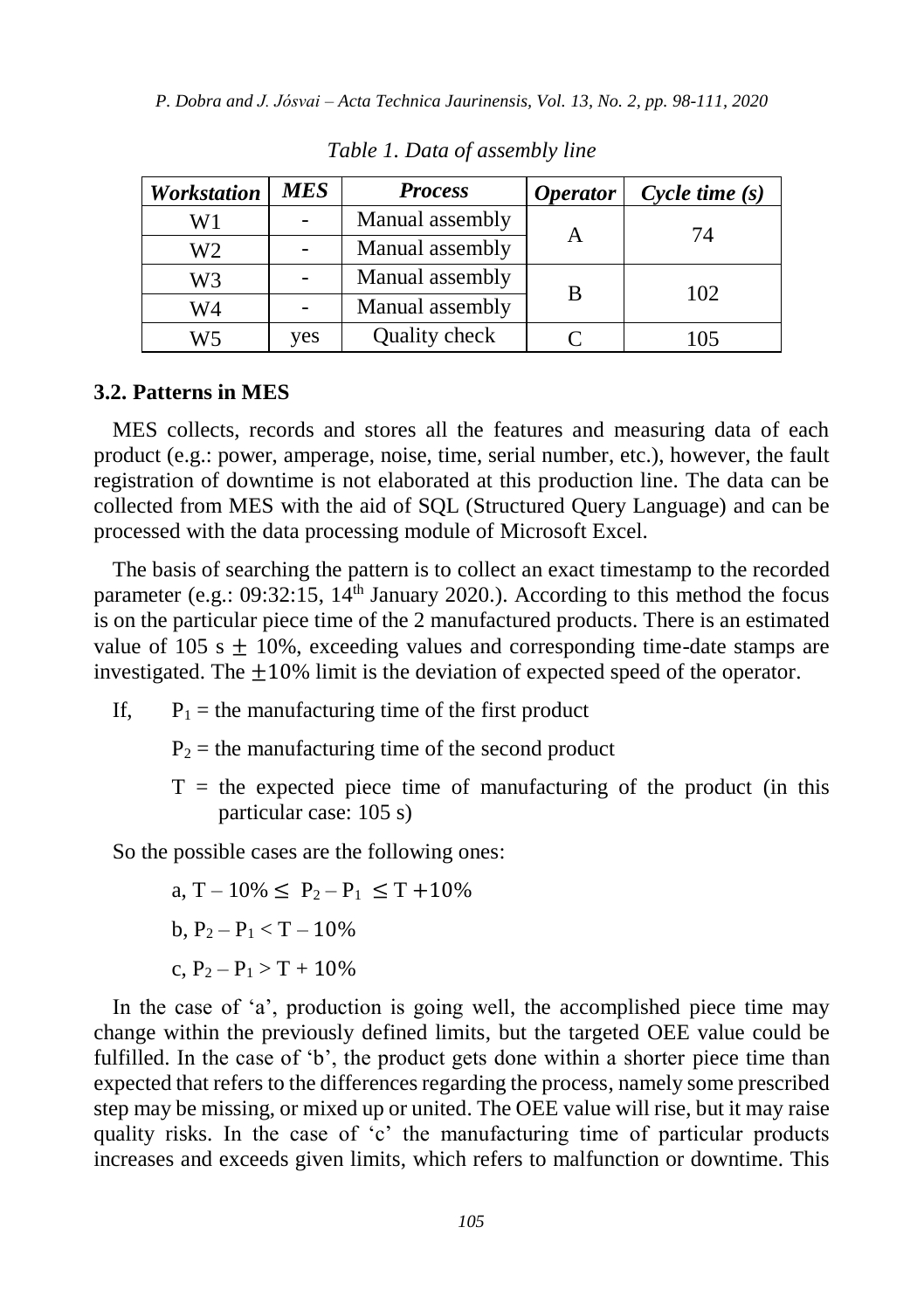incident will decrease OEE value. The planned breaks and shift changes have the same effect. These effects are exception, they occur in similar time windows and are neglected.

## **3.3. Results of the method**

The following OEE influencing patterns are revealed after local analysis of the production and the available data sets:

- **Quality** 
	- effective fulfilment of poka-yoke checks in each shift,
	- rework activity has just a little volume, but due to technology rework can only be accomplished at the line, that reduces the OEE value (a product is ready-made within two time cycles).
- Availability
	- rarely, simple malfunctions appear at the line, but they are repaired within a short period of time,
	- $\theta$  there is a little disruption with the raw material supply of the line at the start of the shift, that generally lasts for 10 minutes,
	- the planned preventive maintenance work is not systematic, it usually differs from the planned time period (usually shorter),
	- distribution of breaks during work (shorter breaks) does not facilitate the continuous manufacturing process.
- Performance
	- piece time has a high deviation, but its mean value is lower than expected, which is favourable (Fig. 6.),
	- there is a more optimal production procedure than the prescribed steps of assembly that can result in the reduction of the cycle time,
	- around the time of shift changes lower performance can be observed,
	- the production of 225 pieces is characteristic to the most shifts (Fig. 7.).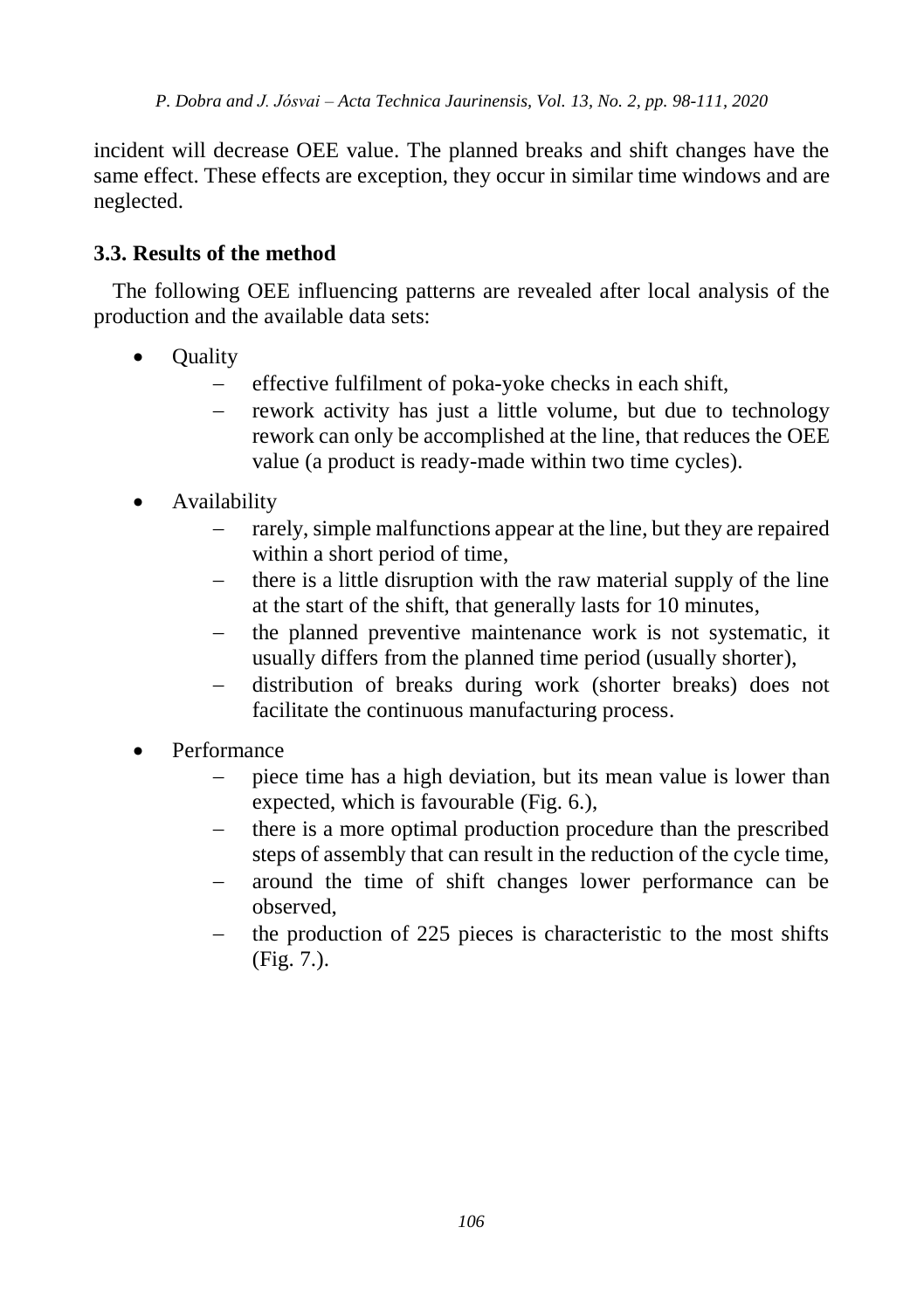

*Figure 6. Density function of piece time – 2019*



*Figure 7. Density function – Oct 2019*

Measures have been proposed to the revealed patterns, then after the accomplishment of the actions the following results can be observed.

- The previously experienced tendency of 225 produced pieces declined, instead of that a higher, but variable number was achieved (Fig. 8.).
- The OEE value altered from 81.5 % to 90.1% from the start of the 3 month-long data mining (Fig. 9.).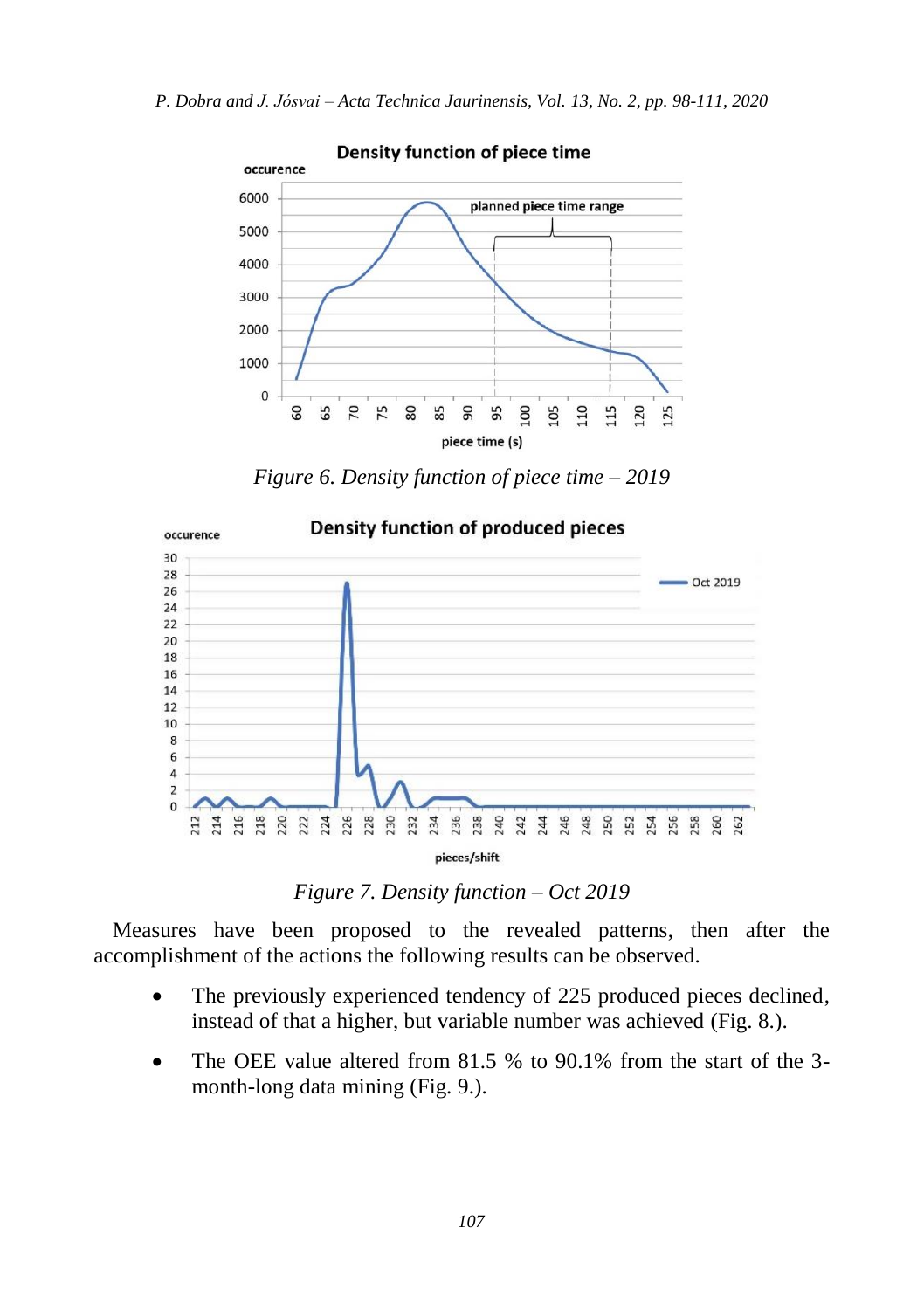



*Figure 8. Density function – Jan 2020*



#### *Figure 9. OEE improvement*

No financial resources were used in order to increase the OEE value. Organizational and optimisation procedures were accomplished based on the patterns revealed during data mining.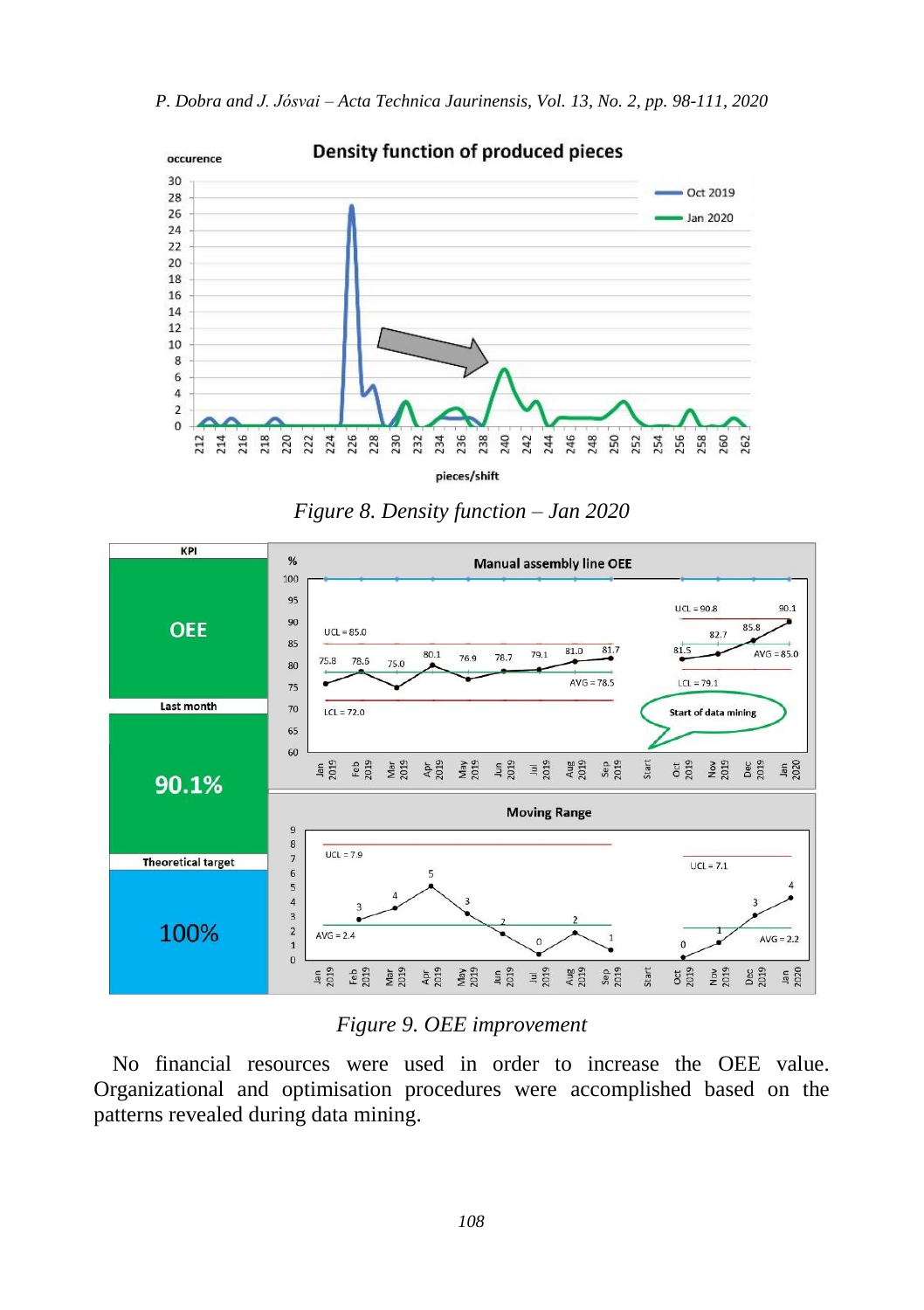# **4. Conclusion**

Based on the data deriving from MES the OEE indicator of the manual lines could be altered within a short period due to the patterns revealed during data mining. Based on the exact production time of the particular products with the altering piece time we can conclude to the changes of the OEE factors. In the following step, defined actions and countermeasures can be taken. The OEE value was increased from 81.5% up to 90.1% within 3 months and with no financial resources. The average output of assembly line was increased by only organizational and optimisation changes. The method can be applied in case of specific machines, semiautomatic and automatic assembly lines. It could be a topic of further research to analyse the time of planned and realistic maintenance work, its duration and to reveal the patterns related to them.

# **References**

- [1] R. S. Kaplan, D. P. Norton, The balanced scorecard Measures that drive performance, Harvard Business Review 1 (1991) pp. 71-79.
- [2] R. Hedman, M. Subramaniyan, P. Almström, Analysis of critical factors for automatic measurement of OEE, Procedia CIRP 57 (2016) pp. 128–133. doi: *<https://doi.org/10.1016/j.procir.2016.11.023>*
- [3] G. Schuh, G. Reinhart, J.P. Prote, F. Sauermann, J. Horsthofer, F. Oppolzer, D. Knoll, Data mining definitions and applications for the management of production complexity, Procedia CIRP 81 (2019) pp. 874–879. doi: *<https://doi.org/10.1016/j.procir.2019.03.217>*
- [4] C. Gröger, F. Niedermann, B. Mitschang, Data mining-driven manufacturing process optimization, Proceedings of the World Congress on Engineering 2012.
- [5] S. LaValle, E. Lesser, R. Shockley, M. S. Hopkins, N. Kruschwitz, Big data, analytics and the path from insights to value, MIT Sloan Management Review 52 (2) (2011) pp. 21-32.
- [6] J. A. Harding, M. Shahbaz, Srinivas, A. Kusiak, Data mining in manufacturing: A review, Journal of Manufacturing Science and Engineering 128 (2006) pp. 969–976. doi: *<https://doi.org/10.1115/1.2194554>*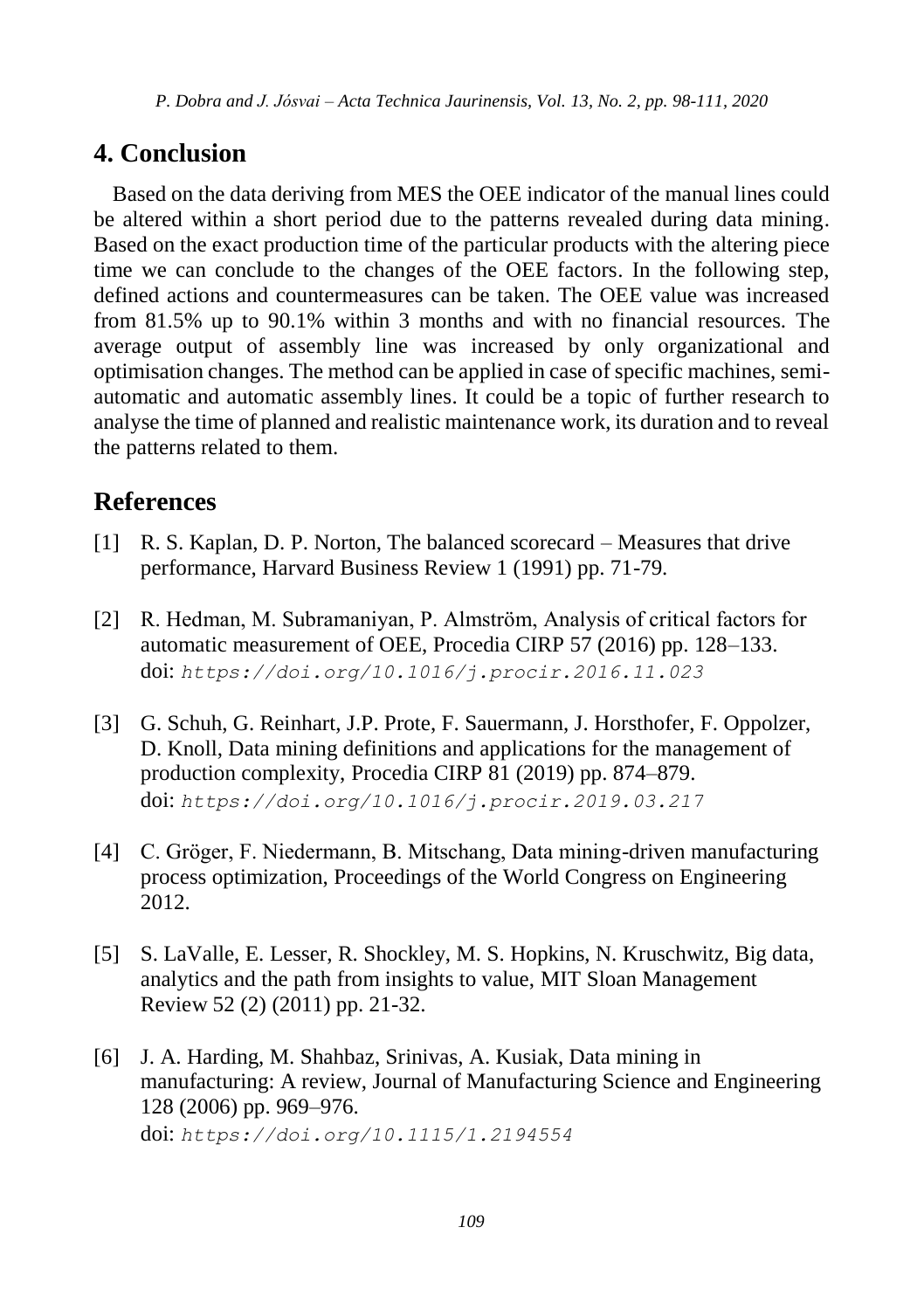- [7] B. Denkena, M.A. Dittrich, S. Wilmsmeier, Automated production data feedback for adaptive work planning and production control, Procedia Manufacturing 28 (2019) pp. 18–23. doi: *<https://doi.org/10.1016/j.promfg.2018.12.004>*
- [8] U. Fayyad, G. Piatetsky-Shapiro, P. Smyth, The KDD process for extracting useful knowledge from volumes of data, Communications of the ACM 39 (11) (1996) pp. 27-34.
- [9] U. Fayyad, G. Piatetsky-Shapiro, P. Smyth, From data mining to knowledge discovery in databases, AI Magazine 17 (3) (1996) pp. 37-54.
- [10] R. Wirth, J. Hipp, CRISP-DM: Towards a standard process model for data mining, In Proceedings of the 4th International Conference on the Practical Applications of Knowledge Discovery and Data Mining (2000) pp. 29-39.
- [11] J. A. Harding, M. Shahbaz, Srinivas, A. Kusiak, Data mining in manufacturing: A review, Journal of Manufacturing Science and Engineering 128 (2006) pp. 969–976. doi: *<https://doi.org/10.1115/1.2194554>*
- [12] S. Huber, H. Wiemer, D. Schneider, S. Ihlenfeldt, DMME: Data mining methodology for engineering applications – a holistic extension to the CRISP-DM Model, Procedia CIRP 79 (2019) pp. 403–408. doi: *<https://doi.org/10.1016/j.procir.2019.02.106>*
- [13] S. V. Buer, G. I. Fragapane, J. O. Strandhagen, The data-driven process improvement cycle: Using digitalization for continuous improvement, IFAC PapersOnLine 51 (11) (2018) pp. 1035–1040. doi: *<https://doi.org/10.1016/j.ifacol.2018.08.471>*
- [14] B. Agard, A. Kusiak, Data mining for subassembly selection, Journal of Manufacturing Science and Engineering 126 (2004) pp. 627–631. doi: *<https://doi.org/10.1115/1.1763182>*
- [15] A. K. Choudhary, J. A. Harding, M. K. Tiwari, Data mining in manufacturing: a review based on the kind of knowledge, Journal of Intelligent Manufacturing 20-5 (2009) pp. 501–521. doi: *<https://doi.org/10.1007/s10845-008-0145-x>*